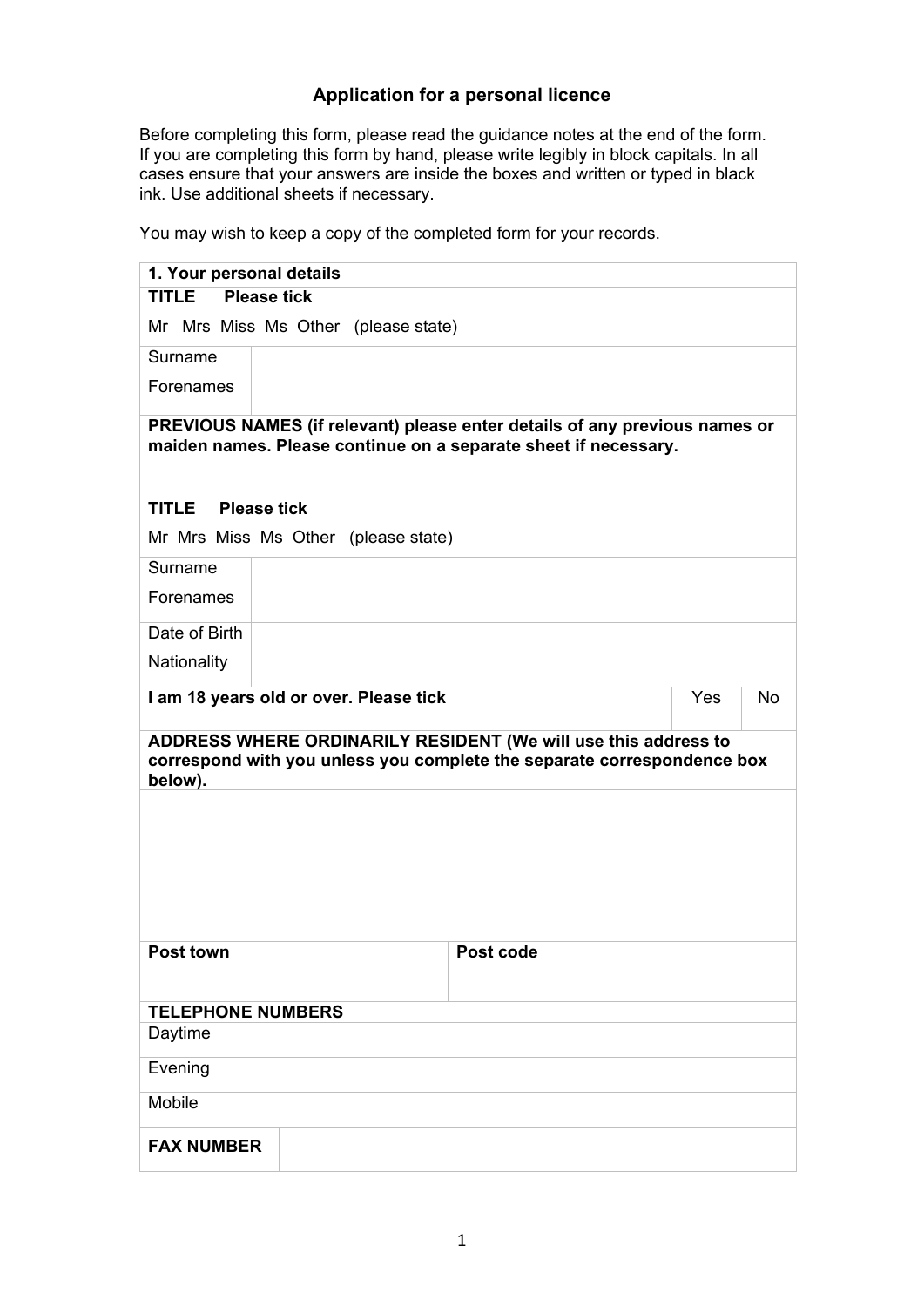## **E-MAIL ADDRESS (if you would prefer us to correspond with you by e-mail)**

Where applicable (if demonstrating a right to work via the Home Office online right to work checking service), the 'share code' provided to the applicant by that service (please see note 2 for information)

| Address for correspondence associated with this application (if different to |  |
|------------------------------------------------------------------------------|--|
| the address above)                                                           |  |

| Post town                | Post code |
|--------------------------|-----------|
|                          |           |
| <b>TELEPHONE NUMBERS</b> |           |
| Daytime                  |           |
| Evening                  |           |

Mobile

**E-MAIL ADDRESS (if you would prefer us to correspond with you by e-mail)** 

| 2. Your licensing qualifications                                                                                                                                                                                                                                                                                                                       |  |  |
|--------------------------------------------------------------------------------------------------------------------------------------------------------------------------------------------------------------------------------------------------------------------------------------------------------------------------------------------------------|--|--|
| Read Note 1<br>Please tick yes                                                                                                                                                                                                                                                                                                                         |  |  |
| Please indicate below which one of these statements applies to you:                                                                                                                                                                                                                                                                                    |  |  |
| 1. I hold an accredited licensing qualification                                                                                                                                                                                                                                                                                                        |  |  |
| <b>2.</b> I hold a certified qualification                                                                                                                                                                                                                                                                                                             |  |  |
| <b>3.</b> I hold an equivalent qualification                                                                                                                                                                                                                                                                                                           |  |  |
| 4. I am a person of prescribed description                                                                                                                                                                                                                                                                                                             |  |  |
| If you have ticked either of statements 1, 2 or 3 please provide details of your<br>qualification in the box below (name of qualification, date of issue, issuing body) and<br>please enclose your qualification with your application.<br>If you have ticked statement 4, please provide evidence that you are a person of<br>prescribed description. |  |  |
|                                                                                                                                                                                                                                                                                                                                                        |  |  |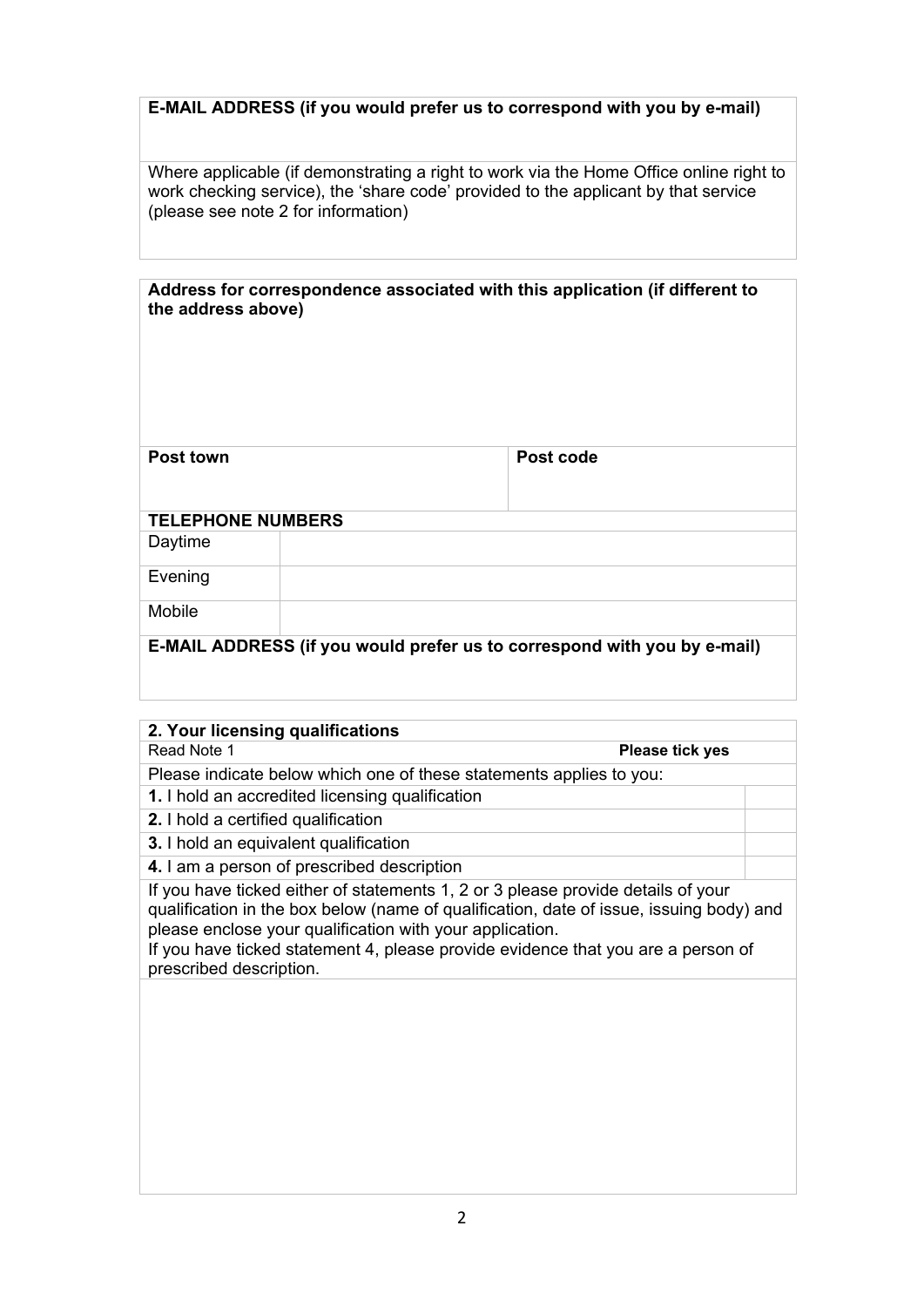| 3. Previous or outstanding applications for a personal licence                                                            |  |            |           |
|---------------------------------------------------------------------------------------------------------------------------|--|------------|-----------|
| Note: You may only hold one personal licence at a time.<br><b>Please tick</b>                                             |  |            |           |
| Do you currently hold a personal licence?                                                                                 |  | Yes.       | No.       |
| Do you currently have any outstanding applications for a personal<br>licence, with this or any other licensing authority? |  | Yes        | <b>No</b> |
| Has any personal licence held by you been forfeited in the last 5<br>years?                                               |  | <b>Yes</b> | No.       |
| <b>Licensing Authority</b>                                                                                                |  |            |           |
| Licence number                                                                                                            |  |            |           |
| Date of issue                                                                                                             |  |            |           |
| Any further details                                                                                                       |  |            |           |

| <b>4. CHECKLIST:</b>                                                                                                                                                                                                         |  |  |  |
|------------------------------------------------------------------------------------------------------------------------------------------------------------------------------------------------------------------------------|--|--|--|
| I have<br>Please tick yes                                                                                                                                                                                                    |  |  |  |
| enclosed two photographs of myself, one of which is endorsed as a true<br>$\bullet$<br>likeness of me by a solicitor or notary, a person of standing in the<br>community or any individual with a professional qualification |  |  |  |
| enclosed any licensing qualification I hold or proof that I am a person of<br>$\bullet$<br>prescribed description                                                                                                            |  |  |  |
| enclosed a criminal conviction certificate or a criminal record certificate<br>$\bullet$<br>or the results of a subject access search of the police national computer<br>by the National Identification Service              |  |  |  |
| enclosed a completed disclosure of criminal convictions and declaration<br>$\bullet$                                                                                                                                         |  |  |  |
| form (Schedule 2)                                                                                                                                                                                                            |  |  |  |
| included a proof of my right to work in the United Kingdom or my share<br>$\bullet$<br>code issued by the Home Office online right to work checking service<br>(see note 2)                                                  |  |  |  |
| made or enclosed payment of the fee for the application<br>$\bullet$                                                                                                                                                         |  |  |  |

# **5. Declaration**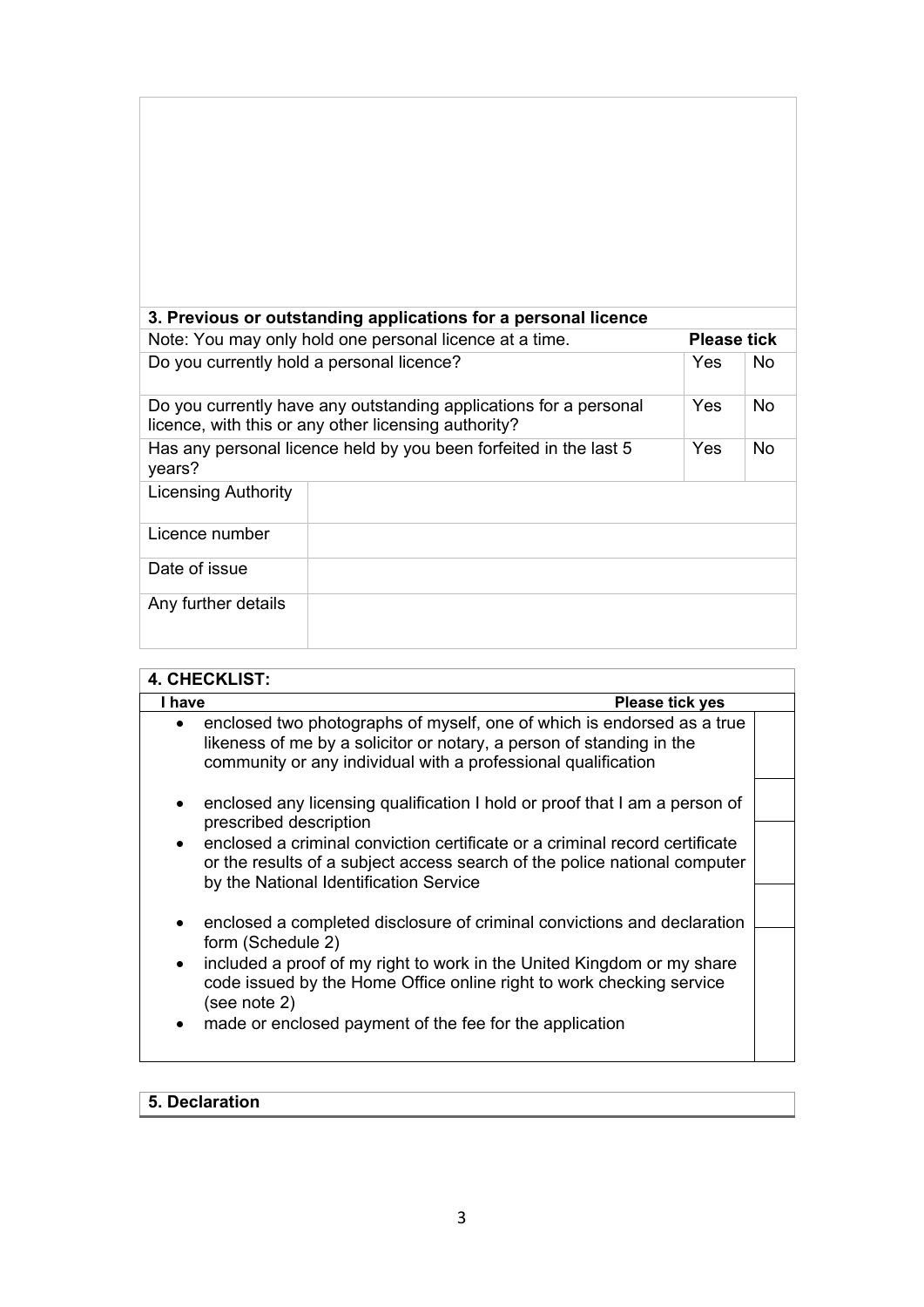**IT IS AN OFFENCE, UNDER SECTION 158 OF THE LICENSING ACT 2003, TO MAKE A FALSE STATEMENT IN OR IN CONNECTION WITH THIS APPLICATION. THOSE WHO MAKE A FALSE STATEMENT MAY BE LIABLE ON SUMMARY CONVICTION TO A FINE OF ANY AMOUNT.** 

**I am entitled to work in the UK and am not subject to a condition preventing me from doing work relating to the carrying on of a licensable activity. I understand that my licence will become invalid if I cease to be entitled to live and work in the UK. It is an offence under section 24B of the Immigration Act 1971 to work illegally.** 

**The information contained in this form is correct to the best of my knowledge and belief.** 

| <b>SIGNATURE</b> | <b>DATE</b> |  |
|------------------|-------------|--|
|                  |             |  |
|                  |             |  |
|                  |             |  |
|                  |             |  |
| $\blacksquare$   |             |  |

#### **NOTES**

 local licensing authority. Information on the Licensing Act 2003 is available on legislation.gov.uk or from your

### **1. Licensing qualifications**

Licensing qualifications are dealt with in section 120(8) and (9) of the Licensing Act 2003.

### **2. Right to work/immigration status**

A personal licence may not be issued to an individual or an individual in a partnership which is not a limited liability partnership who is resident in the UK who:

- does not have the right to live and work in the UK; or
- is subject to a condition preventing him or her from doing work relating to the carrying on of a licensable activity.

Any personal licence issued in respect of an application made on or after 6 April 2017 will become invalid if the holder ceases to be entitled to work in the UK.

Applicants must demonstrate that they have the right to work in the UK and are not subject to a condition preventing them from doing work relating to the carrying on of a licensable activity.

They do this in one of two ways:

- 1) by providing with this application copies or scanned copies of the documents which an applicant has provided, to demonstrate their entitlement to work in the UK (which do not need to be certified) as per information published on gov.uk and in guidance.
- 2) by providing their 'share code' to enable the licensing authority to carry out a check using the Home Office online right to work checking service (see below).